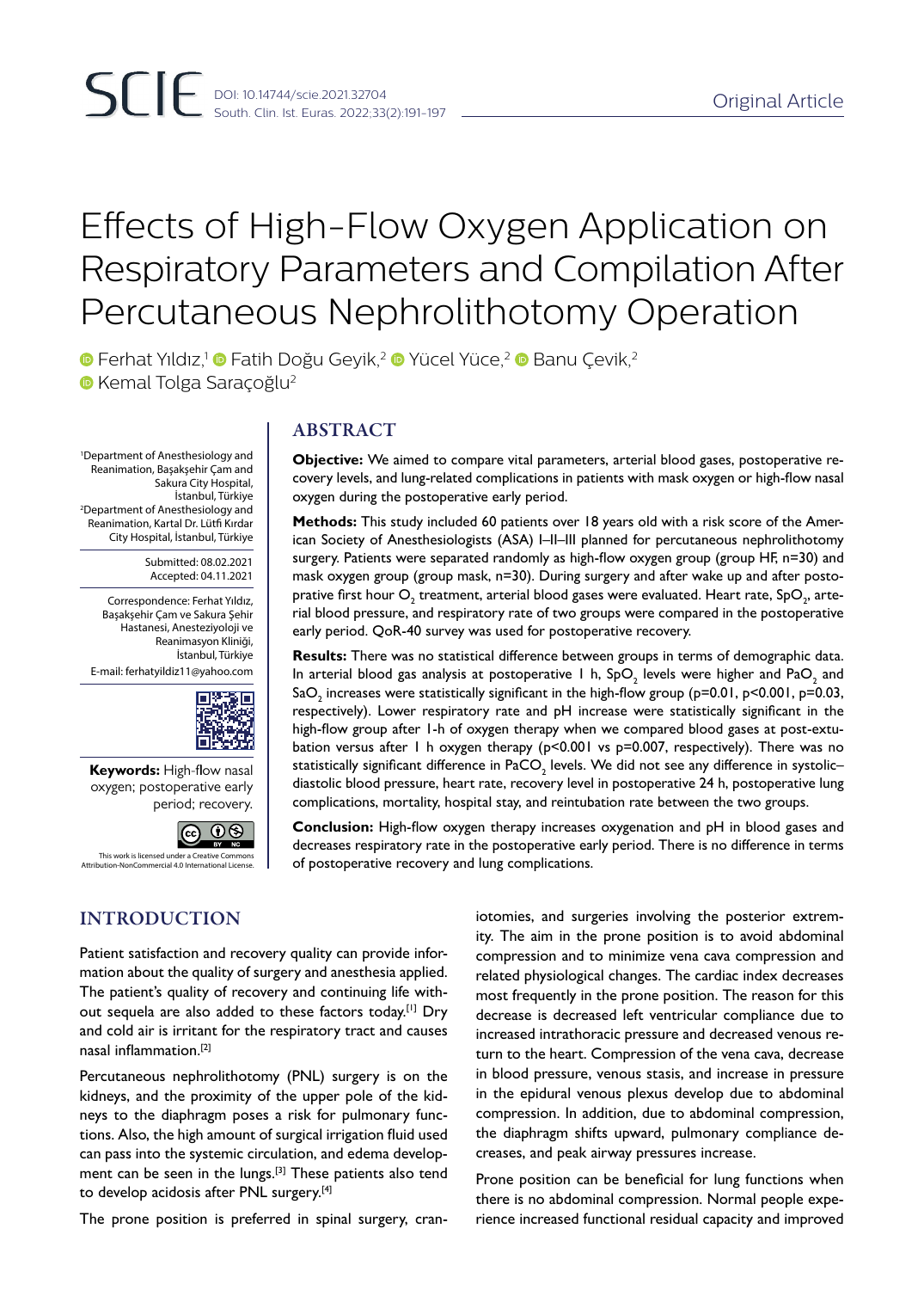spontaneous breathing in the prone position. Improvement in oxygenation is seen in patients who are mechanically ventilated in the intensive care unit.

High-flow oxygen therapy is a system consisting of an oxygen/air mixer, active humidifier, a heated tube, and a nasal cannula. It is thought to have advantages over standard oxygen therapy: reduction of anatomical dead space, PEEP, constant  $\mathsf{FiO}_2^{}$ , and well-humidified air. It decreases the respiratory load and the number of minute breaths.<sup>[5]</sup> We planned to compare postoperative lung complications, mortality, and hospital stay.

### MATERIALS AND METHODS

After Ethics Committee approval (Decision no: 2019/514/145/3) and obtaining the written consent of the patients, we studied 60 patients over the age of 18 years, who were planned to have a PNL operation in ASA I-II–III class. Patients who were less than 18 years of age, who had ASA <4, who used anticoagulant drugs, who had hypersensitivity reactions to any anesthetic drug to be used in the study, who were breastfeeding, or who were illiterate were excluded from the study. Through randomization, the mask oxygen group (n=30) and the high-flow oxygen group (n=30) were organized.

After the operation, early period mask oxygen or highflow oxygen was applied and the vital values of the patients were compared. The QoR-40 questionnaire was applied for postoperative recovery.

All patients were provided 18G or 20G cannulas. After 1 min preoxygenation with a 100% oxygen 6 L/min flow, midazolam 0.05 mg/kg, propofol 2 mg/kg, fentanyl 1 mcg/ kg, and rocuronium 0.6 mg/kg were applied in induction. Tracheal intubation was performed with a spiral cuffed intubation tube with an internal diameter of 7.0–8.0. In perioperative period, 5 mL/kg/h crystalloid solution was given during surgery.

Blood pressure regulation was achieved with remifentanil infusion such that mean arterial blood pressure was not allowed to decrease to <60 mmHg. Body temperature of the patients was kept constant at 37°C with blood and fluid warmer. Muscle relaxations were monitored with the train of four (TOF). When it was observed that the TOF ratio was above 0.9, the patient was extubated.

After anesthesia induction, patients underwent radial artery cannulation with the 20G branch. Blood gas was removed after 20 min. The patients were turned into prone position.

As an analgesic agent, tramadol 100 mg and paracetamol 1 g were administered intravenously. At the end of the surgical procedure, the patients were turned into a supine position and extruded and taken to the postoperative recovery unit. Vital values and blood gas samples were reevaluated in the recovery unit. Oxygen support was provided to patients with a simple mask at a flow rate of 6 L/min in the mask group. After 1 h, blood gas and vital values were recorded.



**Figure 1.** Power analysis.

At 24 h postoperatively, the QoR-40 questionnaire was performed and the level of recovery was evaluated.

For the high-flow oxygen group, in the postoperative recovery unit, the Fisher & Paykel Healthcare AIRVO 2 high-flow oxygen device at 37°C FiO<sub>2</sub>: 40%, 60 L/min flow was used. First hour of blood gases, vital values, QoR-40 recovery questionnaire, discharge time, and complications related to pulmonary diseases were evaluated.

The G\*Power program (G\*Power 3.1.9.2 for Windows 10) was used to calculate the sample size. When the confidence level is 95%, that is, the alpha level is 5%, the margin error is 5% and the effect size is 0.40 (medium), and the number of patients required for each group is 31. The total number of patients required was found to be 62 (Fig. 1).

The program on the website https://www.randomizer.org/ was used for randomization, and patients were randomized into two groups. However, after randomization, one patient from each group wanted to leave the study before the end of the study although they provided their consent to the study. Therefore, the results were evaluated on 30 patients for both groups.

For correlation analysis between parameters, the Pearson correlation coefficient was used, assuming the data was normally distributed.

# **RESULTS**

There was no statistical difference between the groups in terms of demographic characteristics (p>0.05) (Table 1).

There was no difference between the groups in terms of heart rate, systolic blood pressure, and diastolic blood pressure (p>0.05). While the respiratory rate was not different between groups before induction, it was found to be statistically higher in the mask group after wakeup and postoperative first-hour  $O_2$  treatment (p=0.01 and p<0.001, respectively).

While the course of heart rate, systolic, and diastolic blood pressures did not differ significantly between groups when evaluated all the time (p>0.05), the change in fingertip saturation was significantly higher in the high-flow group, especially after awakening (p=0.02) (Fig. 2). Similarly, the decrease in respiratory rate was statistically significantly higher in the high-flow group than in the mask  $O<sub>2</sub>$ group (p<0.001). A comparison of the groups in terms of physiological condition after awakening and after 1 h of  $O<sub>2</sub>$ treatment is shown in Table 2.

Considering the blood gas results taken before and after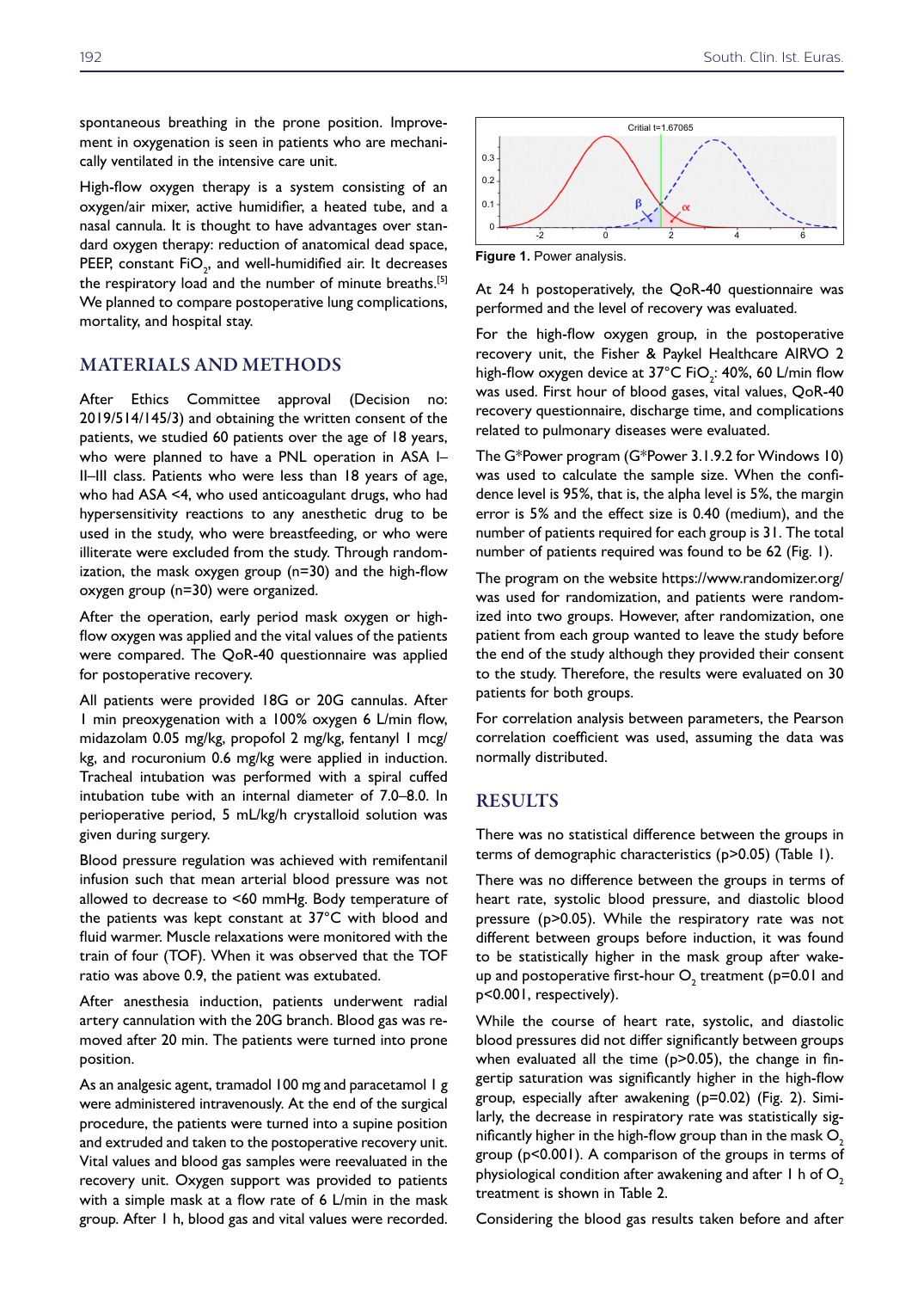|                                       | <b>Total</b>    | Group HF $(n=30)$ | Group mask (n=30) | p         |
|---------------------------------------|-----------------|-------------------|-------------------|-----------|
| Age (years)                           | $49.4 \pm 12.6$ | $50.9 \pm 11.6$   | $47.8 \pm 13.5$   | 0.347     |
| Gender (M/F)                          | 40/20           | 22/8              | 18/12             | 0.273     |
| Length (cm)                           | $168.7 \pm 7.3$ | $170.3 \pm 7.3$   | $167.2 \pm 7.0$   | 0.09      |
| Weight (kg)                           | $81.8 \pm 14.3$ | $85.1 \pm 13.0$   | $78.6 \pm 15.0$   | 0.07      |
| BMI $(kg/m2)$                         | $28.7 \pm 4.8$  | $29.3 \pm 4.4$    | $28.1 \pm 5.3$    | 0.338     |
| ASA (I/II/III)                        | 10/41/9         | 4/21/5            | 6/20/4            | 0.495     |
| Proportion of patients with pulmonary | 18(30)          | 21(30)            | 21(30)            | <b>NA</b> |
| risk factors (%)                      |                 |                   |                   |           |
| Smoking history (%)                   | 14(23.3)        | 6(20)             | 8(26.7)           | 0.542     |
| Duration of the surgery (dk)          | 138.9±40.8      | 143.0±44.9        | $134.8 \pm 36.5$  | 0.443     |
| Surgical washing fluid (L)            | $10.0 + 4.3$    | $10.8 + 4.6$      | $9.2 \pm 4.0$     | 0.166     |
| Anesthesia maintenance fluid (L)      | $1.9 \pm 0.5$   | $2.1 \pm 0.5$     | $1.6 \pm 0.4$     | $0.001*$  |
| Preoperative albumin level (g/L)      | $37.9 \pm 5.6$  | $38.4 \pm 6.0$    | $37.3 \pm 5.7$    | 0.471     |

\* P<0.05. M: Male; F: Female; BMI: Body mass index; ASA: American Society of Anesthesiologists; HF: High flow; NA: Not applicable.

induction, after prone position, after wake-up, and after postoperative first-hour  $\mathsf{O}_\mathfrak{z}$  treatment, only arterial  $\mathsf{O}_\mathfrak{z}$ level was found to be statistically higher in the high-flow group after wake-up and postoperative first-hour  $O<sub>2</sub>$ treatment (p=0.003, p=0.05). There was no difference between the groups in terms of other values.

The increases in Sa $\mathrm{O}_2$  levels after awakening and after 1 h of  $\overline{\mathrm{O}}_{_{2}}$  intake were statistically significantly higher in the high-flow group than in the  $\mathsf{O}_2$  group (Fig. 3). There was



**Figure 2.** Change of fingertip saturation.



**Figure 3.** Change of arterial SaO<sub>2</sub>.

| Table 2. Comparison of the groups in terms of<br>physiological condition after awakening and after |
|----------------------------------------------------------------------------------------------------|
| $\mathsf{I}$ h of $\mathsf{O}_{\mathsf{I}}$ treatment                                              |

|                   | <b>Group HF</b>  | Group mask       | p       |
|-------------------|------------------|------------------|---------|
| HR (beat/min)     |                  |                  |         |
| After extubation  | $68.8 + 8.9$     | $71.2 \pm 11.4$  | 0.376   |
| After $I$ h $O$ , | $65.8 + 8.5$     | $69.6 \pm 11.8$  | 0.167   |
| SBP (mmHg)        |                  |                  |         |
| After extubation  | $133.2 \pm 18.9$ | $125.3 \pm 20.8$ | 0.142   |
| After $I$ h $O$ , | $146.4 \pm 24.2$ | $137.0 \pm 21.6$ | 0.139   |
| $DBP$ (mmHg)      |                  |                  |         |
| After extubation  | $75.1 \pm 14.6$  | $72.5 + 12.4$    | 0.473   |
| After $I$ h $O$ , | $80.8 \pm 15.0$  | $78.1 \pm 13.6$  | 0.475   |
| $SpO,$ $(\%)$     |                  |                  |         |
| After extubation  | $96.3 \pm 2.3$   | $96.0 \pm 2.5$   | 0.714   |
| After $l$ h $O$ , | $99.3 \pm 1.2$   | $98.4 + 1.6$     | 0.01    |
| Respiratory rate  |                  |                  |         |
| After extubation  | $11.5 \pm 2.1$   | $13.1 \pm 2.7$   | 0.01    |
| After $I$ h $O_2$ | $9.9 \pm 1.3$    | $13.2 + 2.7$     | < 0.001 |

HR: Heart rate; SBP: Systolic blood pressure; DBP: Diastolic blood pressure.

no difference between the groups in terms of pulmonary diseases consultation (p=0.612).

There was a negative correlation between surgical washing fluid and bicarbonate values after awakening and 1 h later. There was a positive correlation between the amount of surgical flushing fluid and surgical time.

When the QoR-40 scores were examined, there was no difference between the groups in terms of comfort, mood, patient support, physical independence, pain, and the total score (Table 3).

In the high-flow group, pH decreased after wake-up compared with postinduction, while 1 h after the wake-up flow increased after  $O_2$ . Both changes were statistically signifi-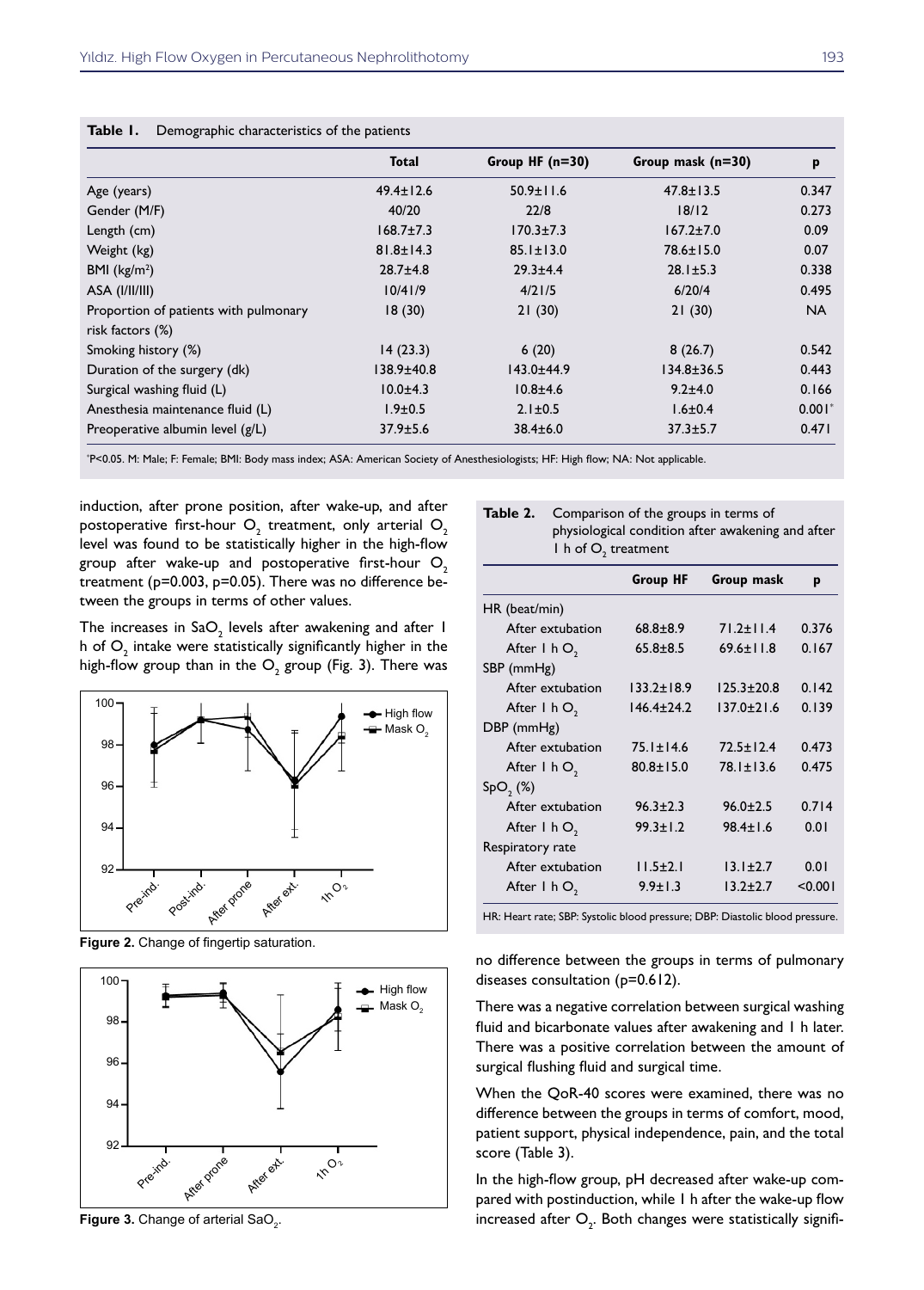| <b>Group HF</b><br>$(n=30)$ | Group mask<br>$(n=30)$ | p     |
|-----------------------------|------------------------|-------|
| $53.9 \pm 5.7$              | $55.3 + 4.1$           | 0.273 |
| $42.3 \pm 3.0$              | $43.1 \pm 3.0$         | 0.357 |
| $34.6 \pm 1.0$              | $34.5 \pm 1.0$         | 0.811 |
| $21.4 + 3.3$                | $22.2 + 1.5$           | 0.228 |
|                             |                        |       |
| $32.3 + 2.0$                | $32.0 + 1.7$           | 0.457 |
| $184.5 \pm 12.4$            | $187.2 + 8.6$          | 0.333 |
| $4.6 \pm 0.8$               | $4.6 + 0.6$            | 1.000 |
|                             |                        |       |
| $9.6 \pm 0.6$               | $9.2 \pm 1.3$          | 0.110 |
|                             |                        |       |
|                             |                        |       |

| Table 3. QoR-40 score results of the patients in the |
|------------------------------------------------------|
| $\sigma$ <sup><math>\sigma</math></sup>              |

cant  $(p<0.001, p=0.007,$  respectively).

In the high-flow group,  $\mathsf{HCO}_3^3$  decreased after wake-up compared with postinduction, while 1 hour after the wake-up flow increased after  $\mathsf{O}_2^{}$ . While the decrease after wake-up compared with postinduction was statistically significant ( $p$ <0.001), the increase after 1 h high-flow  $O<sub>2</sub>$ after wake-up was not significant (p=0.307).

In the oxygen mask group, the pH decreased after wake-up compared with postinduction, while 1 h after wake-up increased after mask  $\mathsf{O}_\text{\bf{2}}.$  While the decrease after wake-up compared with postinduction was statistically significant (p<0.001), the increase after  $1 - h$  mask  $O_2$  after wake-up was not significant (p=0.345).

In our study, the pulmonary complication rate was 6.6%, while the extrapulmonary complication rate was 18.3%. Only one had an ASA score of 3 and the others had an ASA score of 2. Smoking history was present in only half of those who developed pulmonary complications. None of them had chronic lung disease. Pleural effusion developed in 3 patients who developed pulmonary complications, and pain atelectasis developed in 1 patient. Pneumothorax, pneumonia, and other pulmonary complications were not seen in any of the patients.

# DISCUSSION

General anesthesia, duration of surgery, and postoperative pain can have important effects on the respiratory system. Muscle paralysis caused by general anesthesia reduces functional residual capacity and may induce atelectasis. Atelectasis affects about 10% of the lung close to the diaphragm. Oxygen supplementation for postextubation hypoxemia is a common practice. Noninvasive ventilation may be difficult due to equipment problems in operating rooms and incompatibility that may exist in patients. Although high-flow oxygen therapy improves hypoxemia, it does not apply as high pressure as non invasive ventilation (NIV), so its effectiveness is poor

in lung-related complications such as atelectasis. This is why high-flow oxygen should be considered as a mid-level auxiliary respiratory support between NIV and standard oxygen therapy.<sup>[6]</sup>

In a study, $[3]$  pulmonary complications were significantly less developed in patients undergoing PNL in the right kidney. Pulmonary complications were significantly higher in young patients. There are publications in PNL surgery that the presence of kidney upper pole and multiple interventions increase complications.[7,8] However, in a previous study,<sup>[3]</sup> no significant difference was found between the upper pole approach and others. No significant difference was found in terms of chronic lung disease, smoking history, surgical washing fluid amount, duration of surgery, blood transfusion, and ASA score in terms of postoperative pulmonary complications. In a study evaluating post-major abdominal surgery in patients with moderateadvanced risk for pulmonary complications,<sup>[9]</sup> the rate of postoperative high-flow oxygen therapy and hypoxemic patient at the first hour after surgery in standard oxygen treatment groups were found similar. In our study, the complication associated with the lung was 6.6%, while the nonlung complication rate was 18.3%.

In the study of Palnizky et al.,<sup>[3]</sup> pulmonary complications developed in 8% of the patients although it was not statistically significant after PNL procedure in 100 patients, and nonpulmonary complications developed in 5% postoperatively. Atelectasis and pulmonary edema developed in only one of 8 patients who developed pulmonary complications. Pneumothorax developed in the remaining 7 patients. Only one patient died in the postoperative period due to pulmonary complications. The other two died of sepsis and cardiac arrest. Pulmonary complications developed significantly less in patients who underwent PNL operation in the right kidney. The prevalence of pulmonary complications in younger patients was again statistically significant. Netto et al.<sup>[8]</sup> and Shilo et al.<sup>[10]</sup> have published reports that the presence of kidney upper pole and more than one intervention in PNL surgery increases complications. However, in the study of Palnizky et al.,  $[3]$ no significant difference was found between the upper pole approach and the others. No significant difference was found in terms of chronic lung disease, smoking history, amount of surgical washing fluid, duration of surgery, blood transfusion, and ASA score in terms of postoperative pulmonary complications.

We can conclude that a lower number of patients included in this study, a single type of surgery, and a short duration of high-flow application are the limitations of our study.

In a meta-analysis, $[11]$  it was observed that the duration of hospital stay was shorter in the group that received high oxygen treatment compared with the group that received conventional oxygen therapy. However, there was no difference in terms of postoperative mortality. It has been reported to be weakly related to reintubation and pulmonary complications in the postoperative period.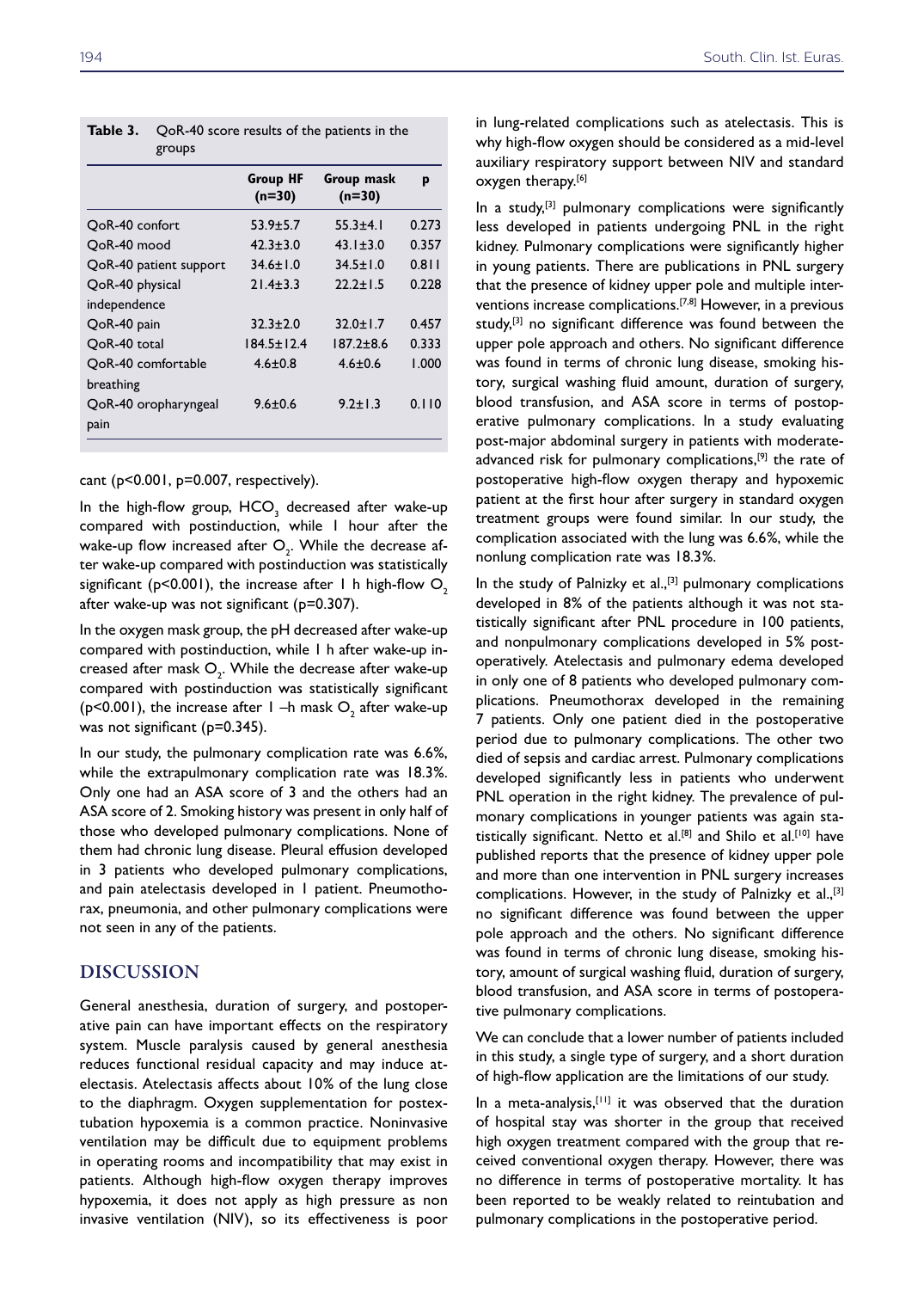Corley et al.<sup>[12]</sup> showed no significant difference in atelectasis in patients who received standard oxygen therapy on the first and fifth days after cardiac surgery in patients with a body mass index above 30 and high-flow oxygen therapy. Parke et al.<sup>[13]</sup> found that cardiac surgery patients had higher postoperative high-flow oxygen therapy compared with those receiving standard care.

In an earlier study, there was no significant change in  $PaO<sub>2</sub>$ in patients who underwent a high-flow oxygen treatment for carbon monoxide poisoning compared with mask oxygen at 1 h.[11]

We linked this to surgeons being more aggressive in young patients. In the study of Palnizky et al.,<sup>[3]</sup> pulmonary complications were significantly less developed in right kidney surgery. In our study, we attribute no statistically significant difference in the number of lung complications.

Consistent with one study investigating the interventions from different localizations in the kidney in PNL, it was significant that the rate of lung complications was higher in the kidney upper pole interventions.<sup>[7]</sup> Anatomically, we think that the upper pole of the kidneys is closer to the diaphragm, which is the reason for this situation.

Although it was reported that multiple interventions to the kidney increased complications in PNL surgery in the study of staghorn stones,<sup>[7,8]</sup> lung complication in multiple interventions was not statistically significant in our study although it developed more. We think this depends on the small number of patients.

In one study, a comparison was made at the postoperative week  $I,$ <sup>[9]</sup> and in our study, oxygen therapy was applied for 1 h in the postoperative period and then oxygenation was examined. Contrary to the study of the log arcs,  $[11]$  we attributed the partial oxygen pressure increase in the highflow group to carbon monoxide with a hemoglobin affinity 300 times greater than oxygen so that our patient groups had no contact. Thus, there was no difficulty in binding oxygen to hemoglobin in our study.

The increase in Pa $\overline{\mathrm{O}}_{2}$  and Sa $\overline{\mathrm{O}}_{2}$  at 1 h after wake-up was similar to the study of Corley et al.<sup>[12]</sup> We think that this is due to the higher air leakage, lower airflow, and the lack of PEEP due to the mask not fitting the face properly in the treatment of oxygen.

Similar to several studies, $^{\text{\tiny{[13,14]}}}$  Sp $\textsf{O}_{\text{\tiny{2}}}$  was significantly higher 1 h after the high-flow oxygen therapy. We believe that these results are consistent with our study as a reflection of the increase in oxygenation in the blood.

There was no statistical difference in blood gas at the lactate level, similar to the study of Yu et al.<sup>[15]</sup> in both groups. The first response of cells to hypoxia is anaerobic metabolism. Although lactic acid, which is the result of anaerobic metabolism, is an indirect indicator of hypoxia,<sup>[16]</sup> we normally accepted the absence of a significant lactate change at the postoperative first hour, as the patients in both groups did not have any serious postoperative hypoxemia.

In terms of mortality, there was no significant difference between the groups in several studies $[3,9]$  similar to our study. The reason for the lack of difference in mortality has been attributed to the absence of blood oxygenation disorder between the two groups that would disrupt tissue oxygenation. Contrary to one study, $[8]$  we attribute no difference in mortality between the two groups to the fact that we did not compare after a major surgery related to the cardiopulmonary system.

In our study, although high-flow oxygen increases oxygenation and decreases the number of respiration at the postoperative first hour, we predict that there will be no difference in the need for care and therefore no significant difference in hospital expenses because there is no significant difference in recovery at the 24<sup>th</sup> hour.

In our study, similar to one study $[17]$  in both groups, a negative correlation was found between the amount of surgical washing fluid and bicarbonate values after waking and after 1 h of oxygen supplementation. In other words, as the washing fluid level increased, the bicarbonate level decreased. There was a positive correlation between the amount of surgical flushing fluid and surgical time. In other words, the amount of surgical flushing fluid increased with the increase in the surgical time. We attributed this relationship between bicarbonate and surgical laundering time to the more frequent systemic circulation and diluting the intravenous volume as the surgical laundering fluid used throughout the surgery.

Similar to one study, $[4]$  the decrease in systolic and diastolic arterial pressure before induction and after awakening was significant in both groups. Contrary to this study, we found a decrease in heart peak before and after induction in both groups. We thought this was related to the drugs used in anesthesia that tend to hypotension and bradycardia.

An increase in pH after 1 h of high-flow nasal oxygen was observed in several studies.[17-19] In our study, similar to them, there was a significant increase in pH at the end of postoperative 1 h compared with post-awakening in the high-flow group. Although the patients are not hypercapnic, we think of this increase as the reflection of 60 L/min flow of sweeping carbon dioxide in the respiratory system to the pH in the treatment used in the high-flow oxygen group.

#### Limitations of the study

We conclude that the limited number of patients, limited type of surgical operations, and short duration of high- -flow application in the study are the limitations of the study.

# **CONCLUSION**

In our study, we observed that postoperative high-flow oxygen administration increased oxygenation in the early period and decreased the number of respiration, and in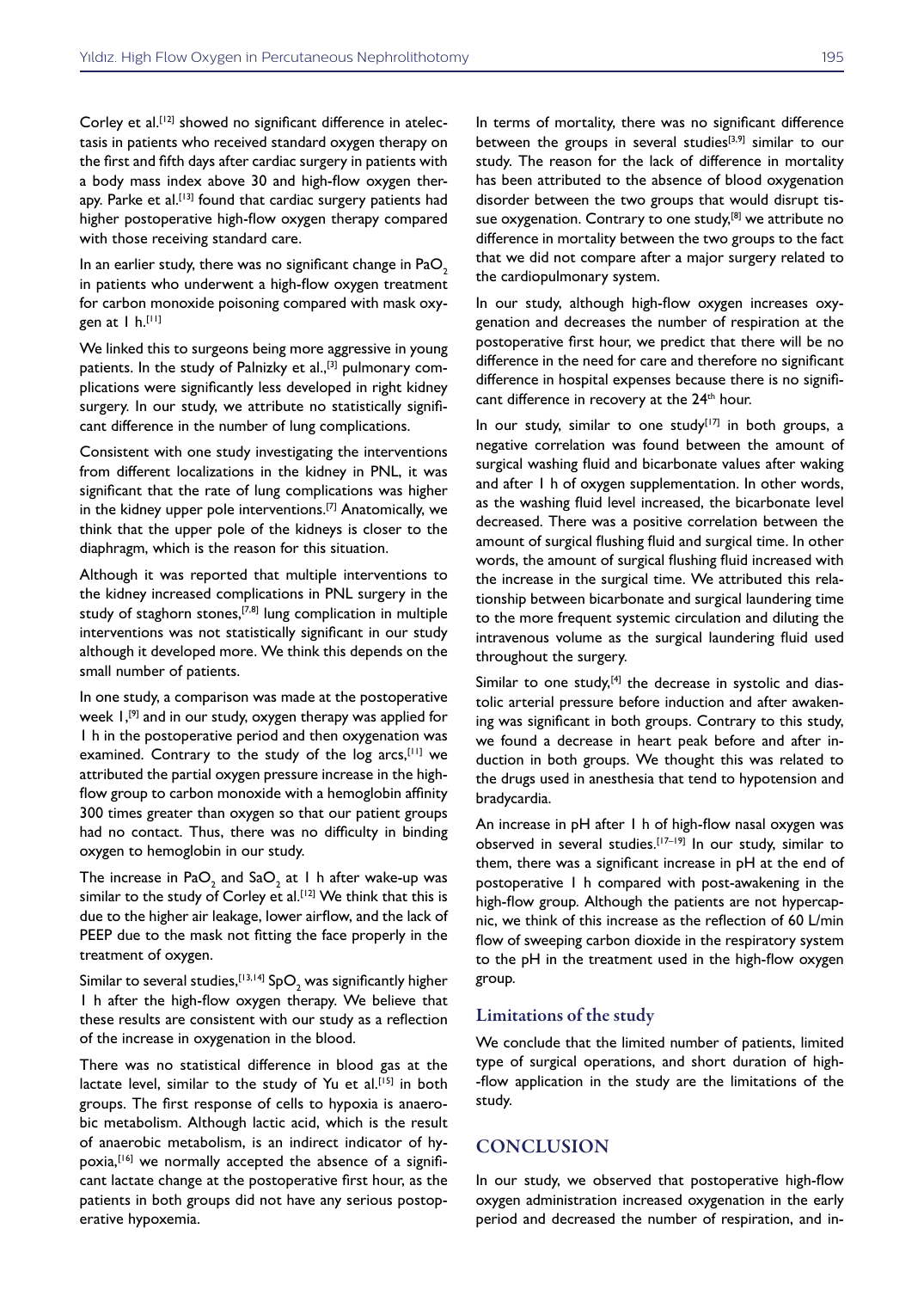creased the pH. We believe that postoperative high-flow oxygen applications should be studied in larger groups.

#### Ethics Committee Approval

This study approved by the Kartal Dr. Lütfi Kırdar Training and Research Hospital Clinical Research Ethics Committee (Date: 09.01.2019, Decision No: 2019/514/145/3).

#### Informed Consent

Prospective study.

#### Peer-review

Internally peer-reviewed.

#### Authorship Contributions

Concept: F.Y., F.D.G.; Design: F.Y., F.D.G.; Supervision: F.Y., F.D.G., Y.Y., B.Ç., K.T.S.; Fundings: F.Y., F.D.G.; Materials: F.Y., F.D.G.; Data: F.Y., F.D.G.; Analysis: F.Y., F.D.G., Y.Y., B.Ç., K.T.S.; Literature search: F.Y., F.D.G.; Writing: F.Y., F.D.G., Y.Y., B.Ç., K.T.S.; Critical revision: F.Y., F.D.G., Y.Y., B.Ç., K.T.S.

#### Conflict of Interest

None declared.

# **REFERENCES**

- 1. Berning V, Laupheimer M, Nübling M, Heidegger T. Influence of quality of recovery on patient satisfaction with anaesthesia and surgery: a prospective observational cohort study. Anaesthesia 2017;72:1088-96. [\[CrossRef \]](https://doi.org/10.1111/anae.13906)
- 2. Renner B, Mueller CA, Shephard A. Environmental and non-infectious factors in the aetiology of pharyngitis (sore throat). Inflamm Res 2012;61:1041-52[. \[CrossRef \]](https://doi.org/10.1007/s00011-012-0540-9)
- 3. Palnizky G, Halachmi S, Barak M. Pulmonary complications following percutaneous nephrolithotomy: a prospective study. Curr Urol 2013;7:113-6[. \[CrossRef \]](https://doi.org/10.1159/000356260)
- 4. Atici S, Zeren S, Ariboğan A. Hormonal and hemodynamic changes during percutaneous nephrolithotomy. Int Urol Nephrol 2001;32:311-4. [\[CrossRef \]](https://doi.org/10.1023/A:1017527126481)
- 5. Nishimura M. High-flow nasal cannula oxygen therapy in adults: physiological benefits, indication, clinical benefits, and adverse effects. Respir Care 2016;61:529-4[1. \[CrossRef \]](https://doi.org/10.4187/respcare.04577)
- 6. Cortegiani A, Accurso G, Mercadante S, Giarratano A, Gregoretti C. High flow nasal therapy in perioperative medicine: from operating room to general ward. BMC Anesthesiol 2018;18:16[6. \[CrossRef \]](https://doi.org/10.1186/s12871-018-0623-4)
- 7. Shilo Y, Kleinmann J, Zisman A, Peer A, Lindner A, Siegel YI. Comparative morbidity for different accesses in percutaneous

nephrolithotripsy. Harefuah 2006;145:107-10.

- 8. Netto NR Jr, Ikonomidis J, Ikari O, Claro JA. Comparative study of percutaneous access for staghorn calculi. Urology 2005r;65:659-62; discussion 662-3. [CrossRef]
- 9. Futier E, Paugam-Burtz C, Godet T, Khoy-Ear L, Rozencwajg S, Delay JM, et al; OPERA study investigators. Effect of early postextubation high-flow nasal cannula vs conventional oxygen therapy on hypoxaemia in patients after major abdominal surgery: a French multicentre randomised controlled trial (OPERA). Intensive Care Med 2016;42:1888-9[8. \[CrossRef \]](https://doi.org/10.1007/s00134-016-4594-y)
- 10. Shilo Y, Kleinmann J, Zisman A, Peer A, Lindner A, Siegel YI. Comparative morbidity for different accesses in percutaneous nephrolithotripsy. [Article in Hebrew]. Harefuah 2006;145:107–10, 166.
- 11. Lu Z, Chang W, Meng S, Xue M, Xie J, Xu J, et al. The effect of high-flow nasal oxygen therapy on postoperative pulmonary complications and hospital length of stay in postoperative patients: a systematic review and meta-analysis. J Intensive Care Med 2020;35:1129–4[0. \[CrossRef \]](https://doi.org/10.1177/0885066618817718)
- 12. Corley A, Bull T, Spooner AJ, Barnett AG, Fraser JF. Direct extubation onto high-flow nasal cannulae post-cardiac surgery versus standard treatment in patients with a BMI ≥30: a randomised controlled trial. Intensive Care Med 2015;41:887–94. [\[CrossRef \]](https://doi.org/10.1007/s00134-015-3765-6)
- 13. Parke R, McGuinness S, Dixon R, Jull A. Open-label, phase II study of routine high-flow nasal oxygen therapy in cardiac surgical patients. Br J Anaesth 2013;111:925–3[1. \[CrossRef \]](https://doi.org/10.1093/bja/aet262)
- 14. Tomruk O, Karaman K, Erdur B, Armagan HH, Beceren NG, Oskay A, et al. A new promising treatment strategy for carbon monoxide poisoning: high flow nasal cannula oxygen therapy. Med Sci Monit 2019;25:605–9[. \[CrossRef \]](https://doi.org/10.12659/MSM.914800)
- 15. Yu Y, Qian X, Liu C, Zhu C. Effect of high-flow nasal cannula versus conventional oxygen therapy for patients with thoracoscopic lobectomy after extubation. Can Respir J 2017;2017:7894631. [CrossRef]
- 16. Mohta M, Bhagchandani T, Tyagi A, Pendse M, Sethi AK. Haemodynamic, electrolyte and metabolic changes during percutaneous nephrolithotomy. Int Urol Nephrol 2008;40:477–8[2. \[CrossRef \]](https://doi.org/10.1007/s11255-006-9093-6)
- 17. Díaz-Lobato S, Folgado MA, Chapa A, Mayoralas Alises S. Efficacy of high-flow oxygen by nasal cannula with active humidification in a patient with acute respiratory failure of neuromuscular origin. Respir Care 2013;58:e164–[7. \[CrossRef \]](https://doi.org/10.4187/respcare.02115)
- 18. Lee HW, Choi SM, Lee J, Park YS, Lee CH, Yoo CG, et al. Reduction of PaCO2 by high-flow nasal cannula in acute hypercapnic respiratory failure patients receiving conventional oxygen therapy. Acute Crit Care 2019;34:202[–11. \[CrossRef \]](https://doi.org/10.4266/acc.2019.00563)
- 19. Yuste ME, Moreno O, Narbona S, Acosta F, Peñas L, Colmenero M. Efficacy and safety of high-flow nasal cannula oxygen therapy in moderate acute hypercapnic respiratory failure. Rev Bras Ter Intensiva. 201;31:156–63.